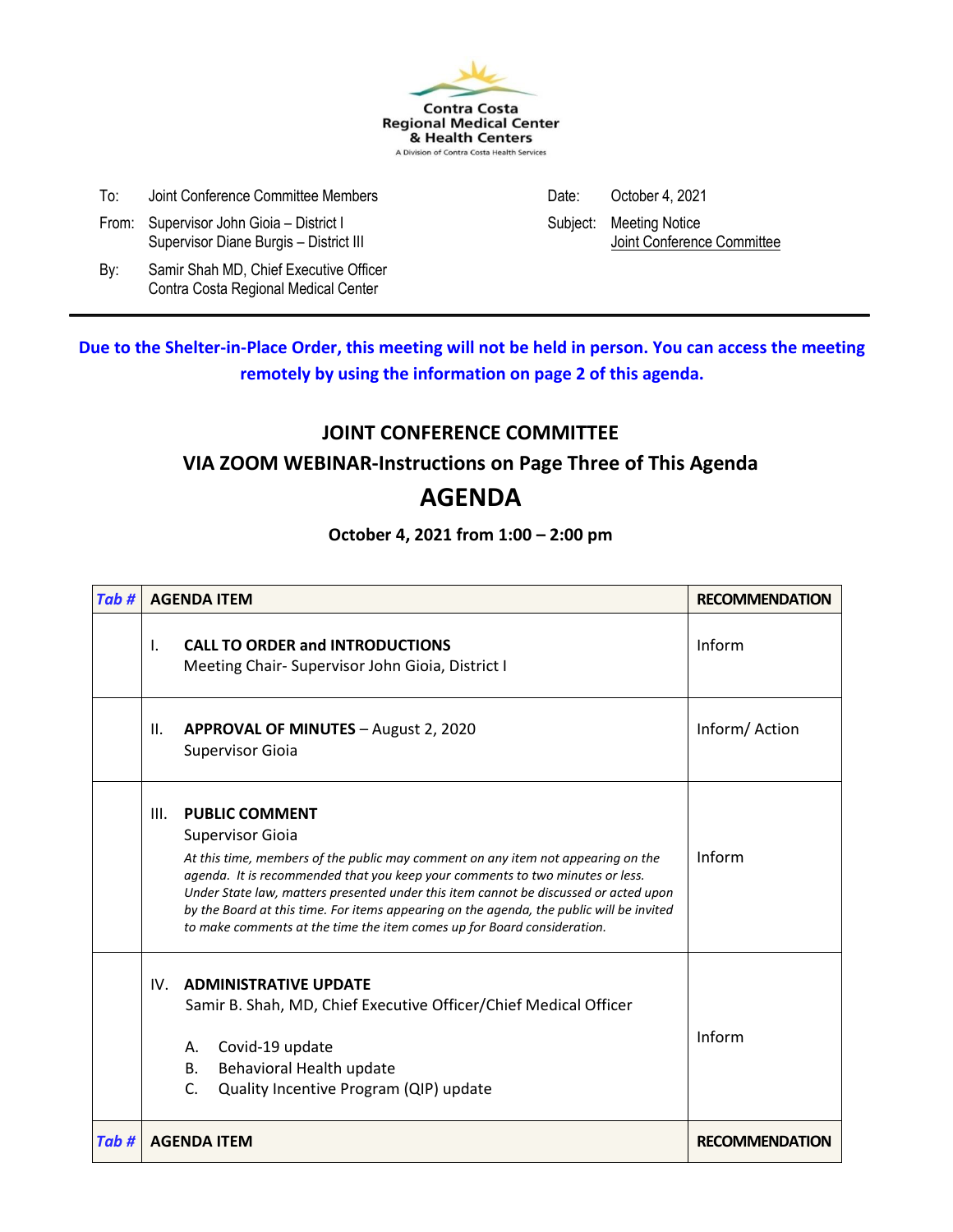| V.  | SAFETY AND QUALITY UPDATES<br>Sergio Urcuyo, MD, Hospital Medical Director<br>A. PSPIC Highlights | Inform |
|-----|---------------------------------------------------------------------------------------------------|--------|
| VI. | <b>ADJOURN</b>                                                                                    | Inform |
|     | VII. NEXT MEETING: December 6, 2021                                                               |        |

Joint Conference Committee observes Ralph M. Brown Act open meeting law procedures. Reasonable accommodations will be provided *for persons with disabilities planning to attend. Contact the staff person listed below at least 72 hours before the meeting. Any disclosable public records related to an open session item on a regular meeting agenda and distributed by the County to a majority of members of the Joint Conference Committee prior to that meeting are available for public inspection at 2500 Alhambra Avenue during normal business hours. Public comment may also be submitted via electronic mail at least one full work day prior to the published meeting time. For information contact Karin Stryker – [karin.stryker@cchealth.org,](mailto:karin.stryker@cchealth.org) 925-370-5141.*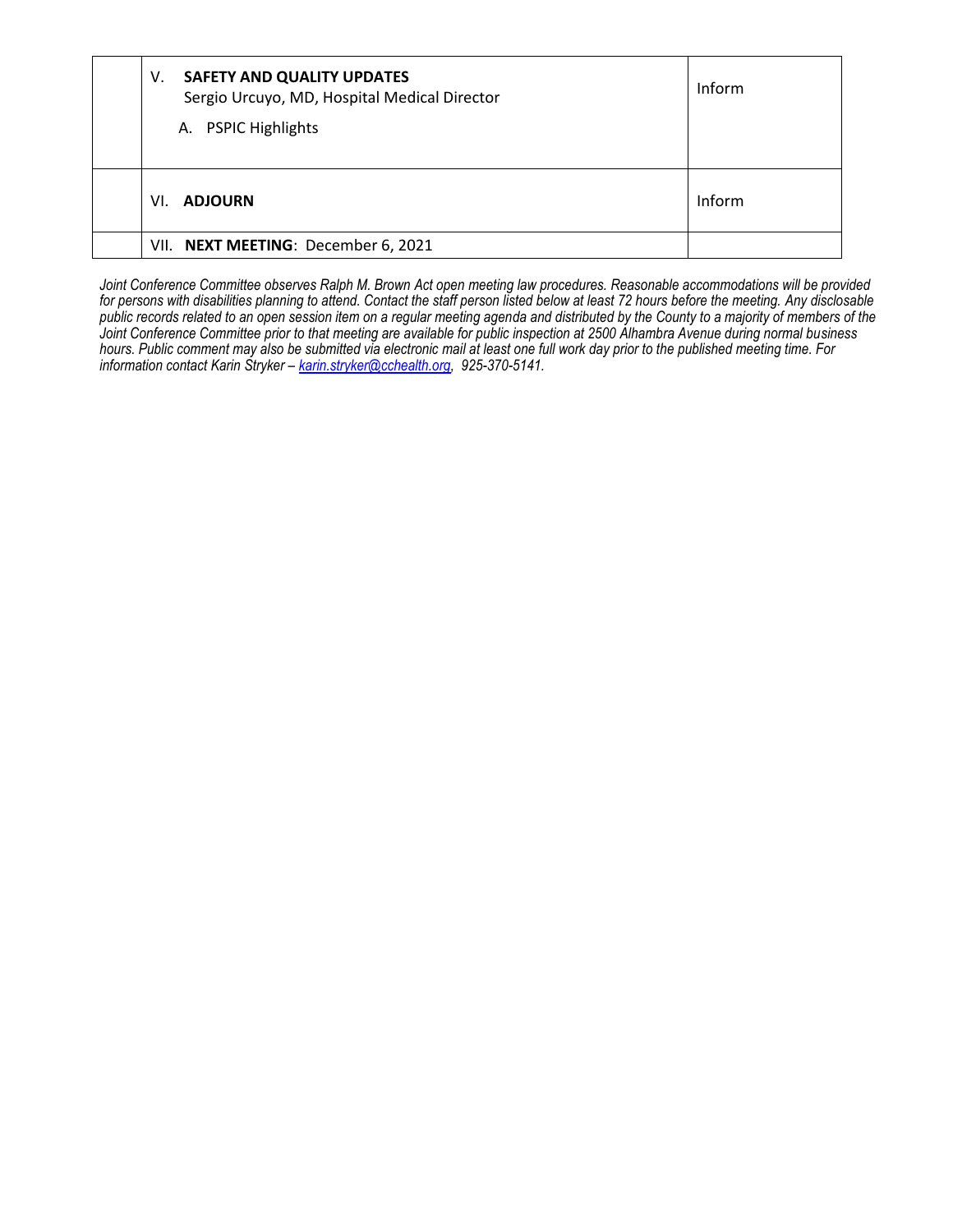# **Zoom webinar information**

#### **Please click the link below to join the webinar**:

https://cccounty-us.zoom.us/j/86980534607?pwd=Q1NmZWlZT05Vc2lWeVVlalRURCtrdz09 Passcode: **397836**

#### **Or Telephone:**

Dial: USA 214 765 0478 US Toll USA 888 278 0254 US Toll-free Conference code: 154228

Or an H.323/SIP room system: H.323: 162.255.37.11 (US West) or 162.255.36.11 (US East) Meeting ID: 869 8053 4607 Passcode: 397836 SIP: 86980534607@zoomcrc.com Passcode: 397836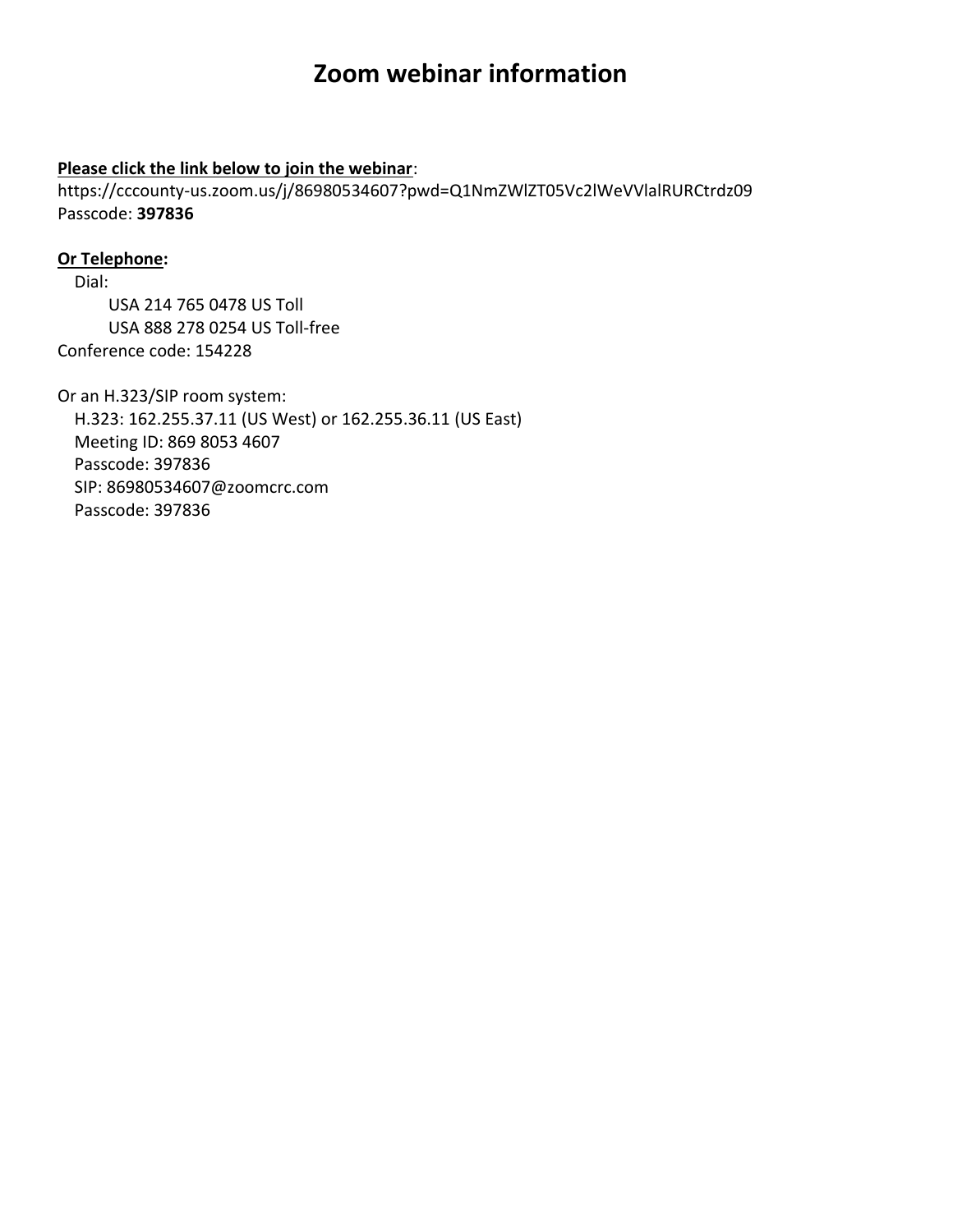

### **JOINT CONFERENCE COMMITTEE**

# **Minutes**

**August 2, 2021, 1:00 – 2:00 pm**

**Due to the recent Covid-19 Public Health Emergency, this meeting was not held in person.** 

*VOTING MEMBERS PRESENT: Supervisor John Gioia, District I; Dr. Courtney Beach, Chair, Hospital Medicine; Andrea Sandler MD, Chair, Family Medicine; Supervisor Diane Burgis, District 3. NON-VOTING MEMBERS ABSENT: None. GUESTS PRESENT: Jaspreet Benepal RN, Chief Nursing Officer; Sergio Urcuyo MD, Hospital Medical Director; Karin Stryker, Director, Safety and Performance Improvement; Nancy Hendra, Infection Control and Inpatient Nursing Director; David Runt, Chief Operations Officer. Helena Martey, Director of Ambulatory Care; Roberto Vargas, Director, Safety and Performance Improvement, Randy Sawyer, Health Services Deputy Director; James Reel; Carlyn Obringer; Chris Farnitano, Medical Director; Ira-Beda Sabio, Director of Inpatient Nursing; Mary Campbell, Interim Director, Safety and Performance Improvement; Enid Mendoza*

| Tab# | <b>AGENDA ITEM</b>                                                                                                                                                            | <b>RECOMMENDATION</b>                                                     |
|------|-------------------------------------------------------------------------------------------------------------------------------------------------------------------------------|---------------------------------------------------------------------------|
|      | <b>CALL TO ORDER and INTRODUCTIONS</b><br>I.<br>Meeting Chair-Supervisor John Gioia, District I                                                                               | <b>Inform</b>                                                             |
|      | APPROVAL OF MINUTES - May 3, 2021<br>Ш.<br><b>Supervisor Gioia</b>                                                                                                            | <b>Motion:</b><br><b>By Gioia</b><br><b>Seconded by Beach</b>             |
|      | In open session, voting members of Contra Costa Regional Medical Center Joint<br>Conference Committee voted to accept the May 3, 2021, Joint Conference<br>Committee minutes. | Ayes:<br><b>Sandler</b><br>Burgis<br><b>Absent: None</b><br>Abstain: None |
|      | Ш.<br><b>PUBLIC COMMENT</b><br><b>Supervisor Gioia</b><br>No public comment.                                                                                                  |                                                                           |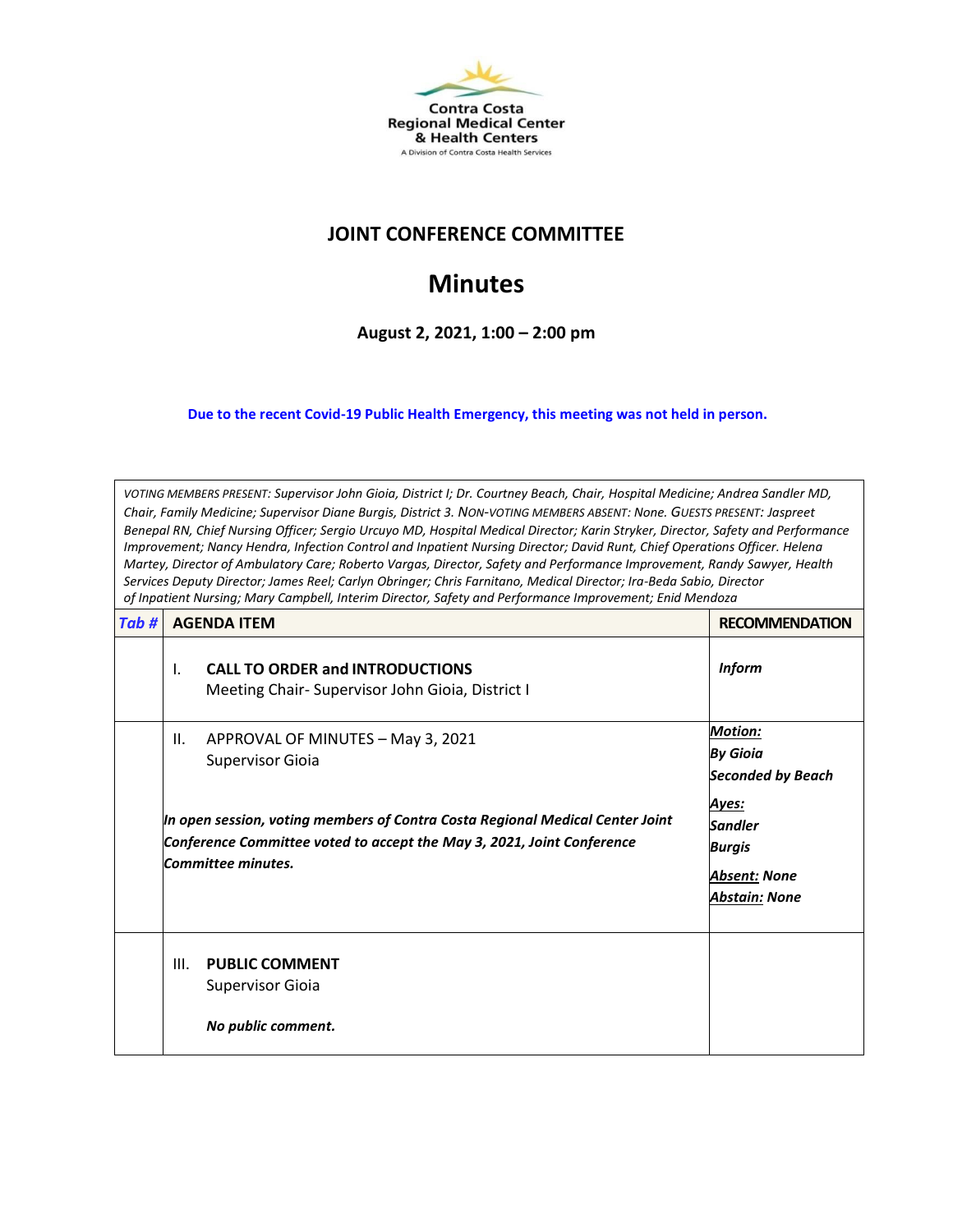|             | A. Covid-19 update                                                                                                                                                                                                                                                                                                               | <b>Inform</b> |
|-------------|----------------------------------------------------------------------------------------------------------------------------------------------------------------------------------------------------------------------------------------------------------------------------------------------------------------------------------|---------------|
|             | Dr. Urcuyo stated that Covid hospitalizations in CCRMC have increased roughly 60-70%<br>over the last 2-3 weeks. Anticipating escalating CCRMC internal surge from green to<br>yellow in the next 24-48 hours. There has been an increase in infection rates in those age                                                        |               |
|             | 12 and under.                                                                                                                                                                                                                                                                                                                    |               |
|             | Over 70% of the Covid positive samples collected from our institution are from the Delta<br>variant. With the Delta variant, persons are much more likely to be an asymptomatic<br>carrier and transmitter of the virus in the vaccinated state.                                                                                 |               |
|             | CCRMC experienced a staff outbreak of COVID-19 on one medical/surgical unit, amongst<br>both vaccinated and unvaccinated staff. The outbreak has been largely contained. All<br>protocols to keep patient and staff safe are still effective.                                                                                    |               |
|             | To date, CCRMC has an 81% vaccination rate. Those unvaccinated are being tested once<br>weekly and will increase to twice weekly per the state order once it goes into effect.<br>Strongly reinforcing PPE standards and have adequate PPE for the next surge.                                                                   |               |
|             | Supervisor Gioia inquired about mandating the vaccination. Per Dr. Urcuyo, this is in<br>discussion. The Leadership Team agrees that those providing healthcare to patients<br>should be vaccinated, however expresses concern on how many of those unvaccinated<br>employees would accept the mandate or leave the institution. |               |
|             | <b>B.</b> CDPH Survey Readiness                                                                                                                                                                                                                                                                                                  |               |
|             | Independent consultants performed mock survey to evaluate and assess staff readiness.<br>Consultants were extremely impressed by facility cleanliness, infection prevention<br>guidelines, the staff culture and moral, and practices by our environmental services and<br>clinical staff.                                       |               |
| procedures. | Opportunity to improve includes process implementation for policies, guidelines, and                                                                                                                                                                                                                                             |               |
|             | C. Health Centers Security Unit update                                                                                                                                                                                                                                                                                           |               |
|             |                                                                                                                                                                                                                                                                                                                                  |               |
|             | Presentation of the various services the sheriff's department provides for HSD including<br>security, investigations, assessments, and trainings.                                                                                                                                                                                |               |
|             | Labor and Delivery (L&D) security issue has been resolved with the enactment of a<br>check-in process for all visitors be screened prior to entry. Have since implemented all-<br>hospital badging for all patients and visitors.                                                                                                |               |
|             | Actively working with Public Works to increase lighting in all the parking lots and around<br>the buildings, and an enhanced camera project for in and around the hospital. Security<br>will escort staff to their car upon request.                                                                                             |               |
|             | No public comment.                                                                                                                                                                                                                                                                                                               |               |
|             |                                                                                                                                                                                                                                                                                                                                  |               |
|             |                                                                                                                                                                                                                                                                                                                                  |               |